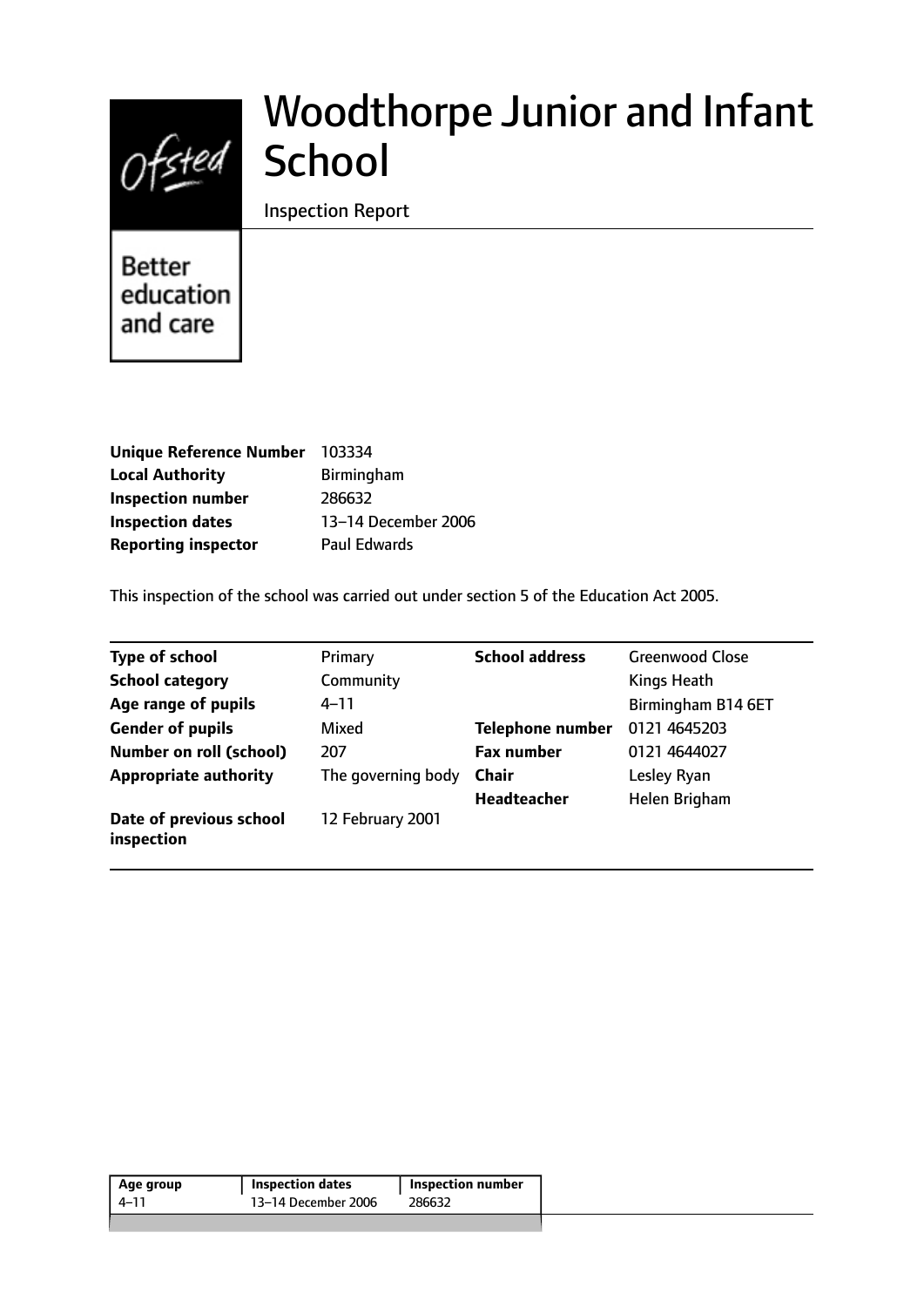© Crown copyright 2006

Website: www.ofsted.gov.uk

This document may be reproduced in whole or in part for non-commercial educational purposes, provided that the information quoted is reproduced without adaptation and the source and date of publication are stated.

Further copies of this report are obtainable from the school. Under the Education Act 2005, the school must provide a copy of this report free of charge to certain categories of people. A charge not exceeding the full cost of reproduction may be made for any other copies supplied.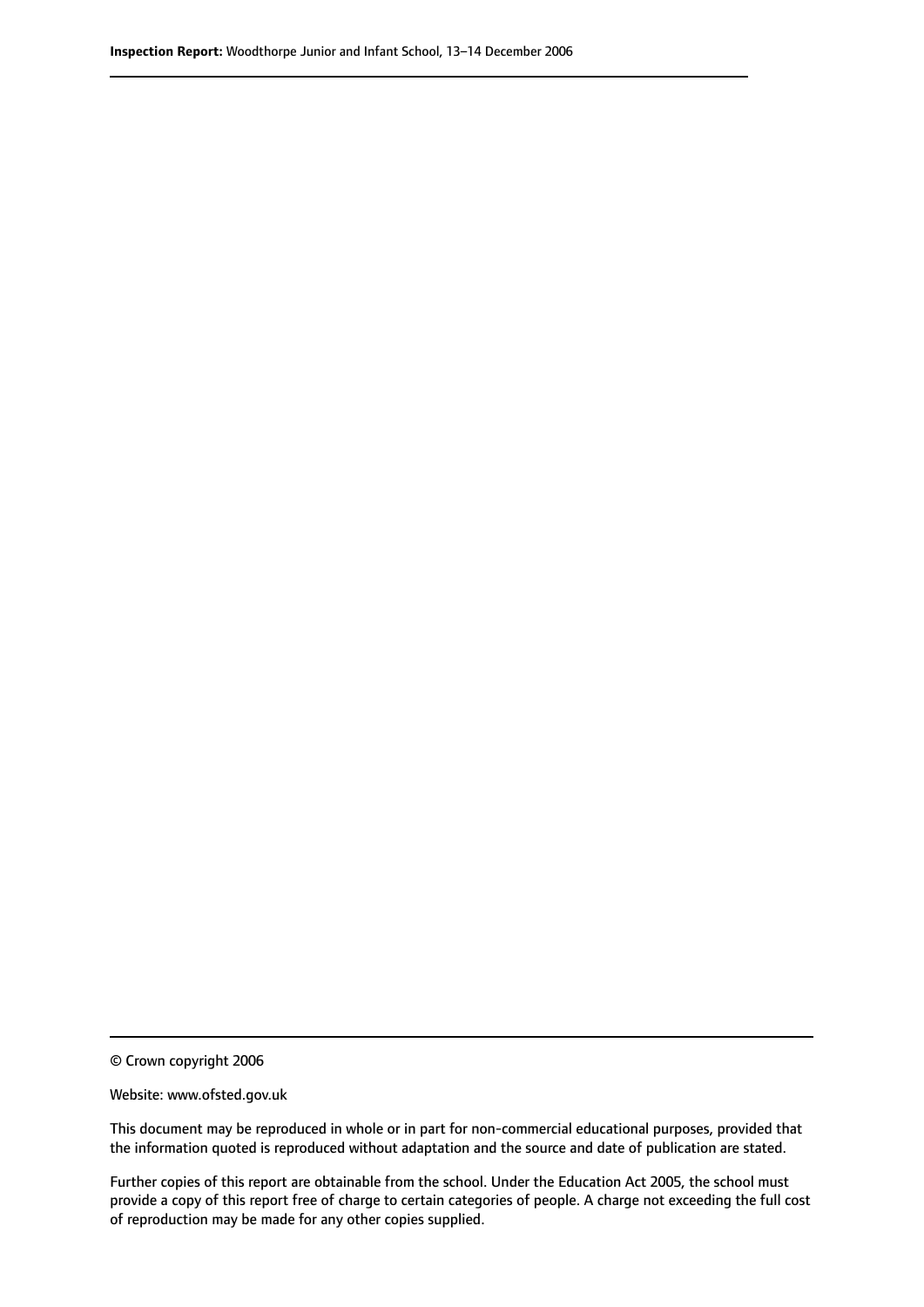# **Introduction**

The inspection was carried out by two Additional Inspectors.

## **Description of the school**

Woodthorpe is a popular school that is a little smaller than average. Just over 30% of the pupils are from minority ethnic backgrounds but only a very small number are at an early stage of learning English as an additional language. The percentage of pupils eligible for free school meals is below that seen nationally. The proportion of pupils with learning difficulties is below average. The headteacher took up her position in September 2006.

## **Key for inspection grades**

| Outstanding  |
|--------------|
| Good         |
| Satisfactory |
| Inadequate   |
|              |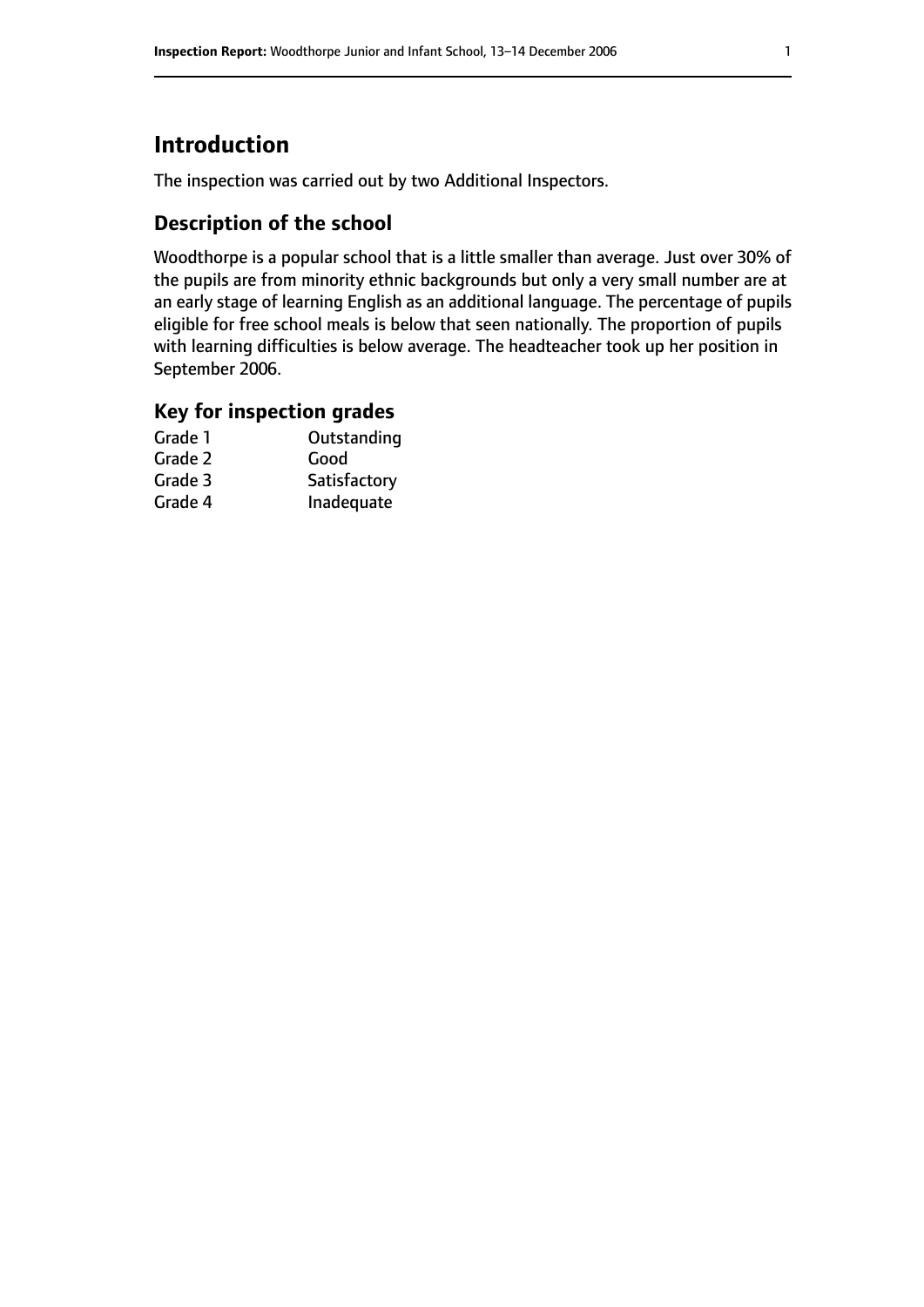# **Overall effectiveness of the school**

#### **Grade: 2**

This is a good school which provides well for its pupils. It is well on track to become outstanding. Pupils thoroughly enjoy school and this contributes very significantly to their progress. As one pupil commented, 'Teachers make learning fun; it's absolutely cool.' Children's enjoyment for learning begins in the Reception class where they receive a good start to their education. Good achievement is maintained throughout the school and this ensures pupils attain standards that are significantly above average by the end of Year 6 in both English and mathematics. Standards in science are very high. Pupils with learning difficulties and those learning English as an additional language achieve well because of the good support and guidance they receive.

The leadership of the school is good with a clear focus on improving standards further. New initiatives introduced by the recently appointed headteacher are enabling the school to build successfully on its previous good practice. For example, procedures for tracking how well pupils are doing have been refined and are now used effectively by the leadership to determine where extra support or guidance for pupils is needed. This is leading to better achievement by younger boys in reading. There is a strong family atmosphere at the school and good teaching seen throughout the school is the result of staff supporting and helping one another to develop their classroom practice. Teachers mark work regularly but guidance on how to improve their work could be clearer. There are also insufficient opportunities for pupils to be involved in assessing their own work.

The personal development and well-being of the pupils are good. Pupils are well prepared for the next stage of their education. They gain a good understanding of how to follow a healthy and safe lifestyle and they try to put their knowledge into practice by participating in the wide range of sporting activities offered by the school. The pupils contribute significantly to the community through their participation in charitable and neighbourhood events. The pupils' outstanding enjoyment of lessons is partly the result of the very good pastoral care provided by staff. The use of learning targets to help guide pupils' learning is a relatively recent initiative and is not yet practised consistently in all classes to have much impact on the pupils' progress. The curriculum is good, providing the pupils with many opportunities to improve their musical, physical and artistic skills. However, the school is missing opportunities to raise the pupils' awareness of the rich diversity of cultures represented in the school and the community.

Although there have been recent changes to the leadership of the school, well established procedures have ensured that this has not disrupted the smooth running of the school. Staff and governors rightly see it as the platform from which further developments will emanate. There has been a good improvement since the previous inspection and there is a clear capacity for further improvement.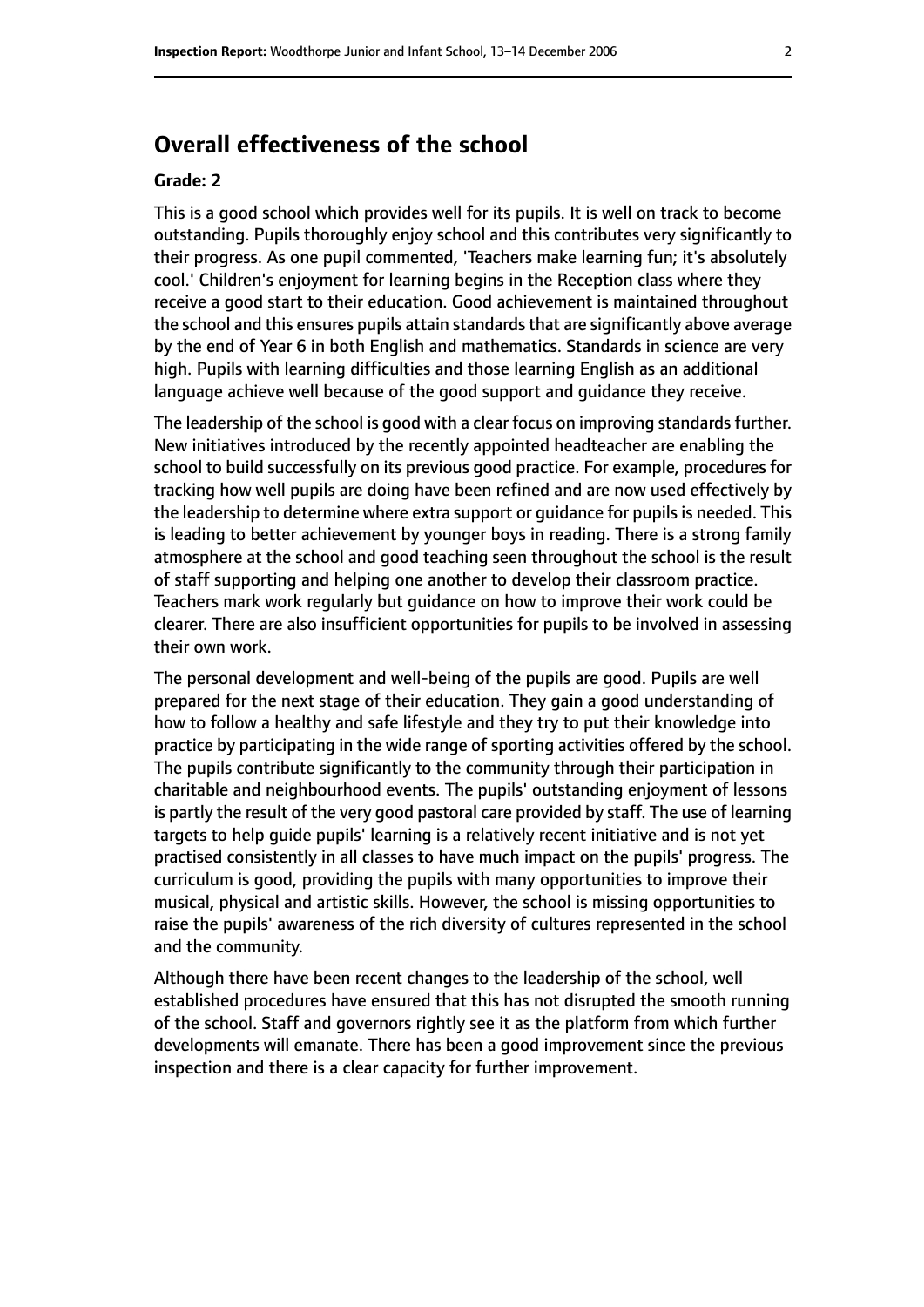#### **What the school should do to improve further**

- Make pupils more aware of what they need to aim for to improve their work and improve the opportunities for them to be involved in assessing what they do.
- Increase the opportunities for pupils to explore and understand the wide range of cultures within their school and community.

# **Achievement and standards**

#### **Grade: 2**

In all classes, pupils of all abilities achieve well. Standards are well above average by the end of Year 6. On entry to the Reception class, children'sskills are broadly average. By the time they enter Year 1, their attainment is above that found in many schools. Good achievement continues throughout the school and the pupils' literacy and numeracy skill levels are well above average. In the national tests in 2005, although standards were significantly above the national average, a small number of pupils did not achieve as well as expected in reading at the end of Year 2 and in English at the end of Year 6. However, 2006 resultsindicate achievement hasimproved and standards are again well above those seen in most schools. The quality of pupils' handwriting is the only aspect that lets them down a little because work is not presented as well as it might be. In science, standards are very high and in the national tests in 2006 almost every pupil attained the higher Level 5.

### **Personal development and well-being**

#### **Grade: 2**

Pupils' personal development and well-being, including their spiritual, moral, social and cultural development, is good overall. Children enjoy a wide range of cultural experiences, including learning to play musical instruments. However, their cultural development is only satisfactory because, although other faiths are covered in religious education, and associated festivals celebrated in assemblies, there is limited opportunity to ensure pupils are made aware that they live in a diverse cultural society. Behaviour is consistently good. Year 6 pupils are good role models for behaviour and enjoy their responsibilities in looking after younger children. Pupils take seriously their involvement in the school council, for example planning additional equipment for the playground and raising the necessary money. Pupils support a wide range of charities.

The pupils respect each other and work harmoniously together. There are very good relationships between staff and pupils. Pupils' attitudes to learning are very good. Their enthusiasm for lessons is evident in the effort and concentration they put into their work.

Pupils are well aware of the need for healthy eating and the importance of taking sufficient exercise. Basic skills in literacy and numeracy are very good and pupils have many opportunities to work as a team. This prepares them well for their future education.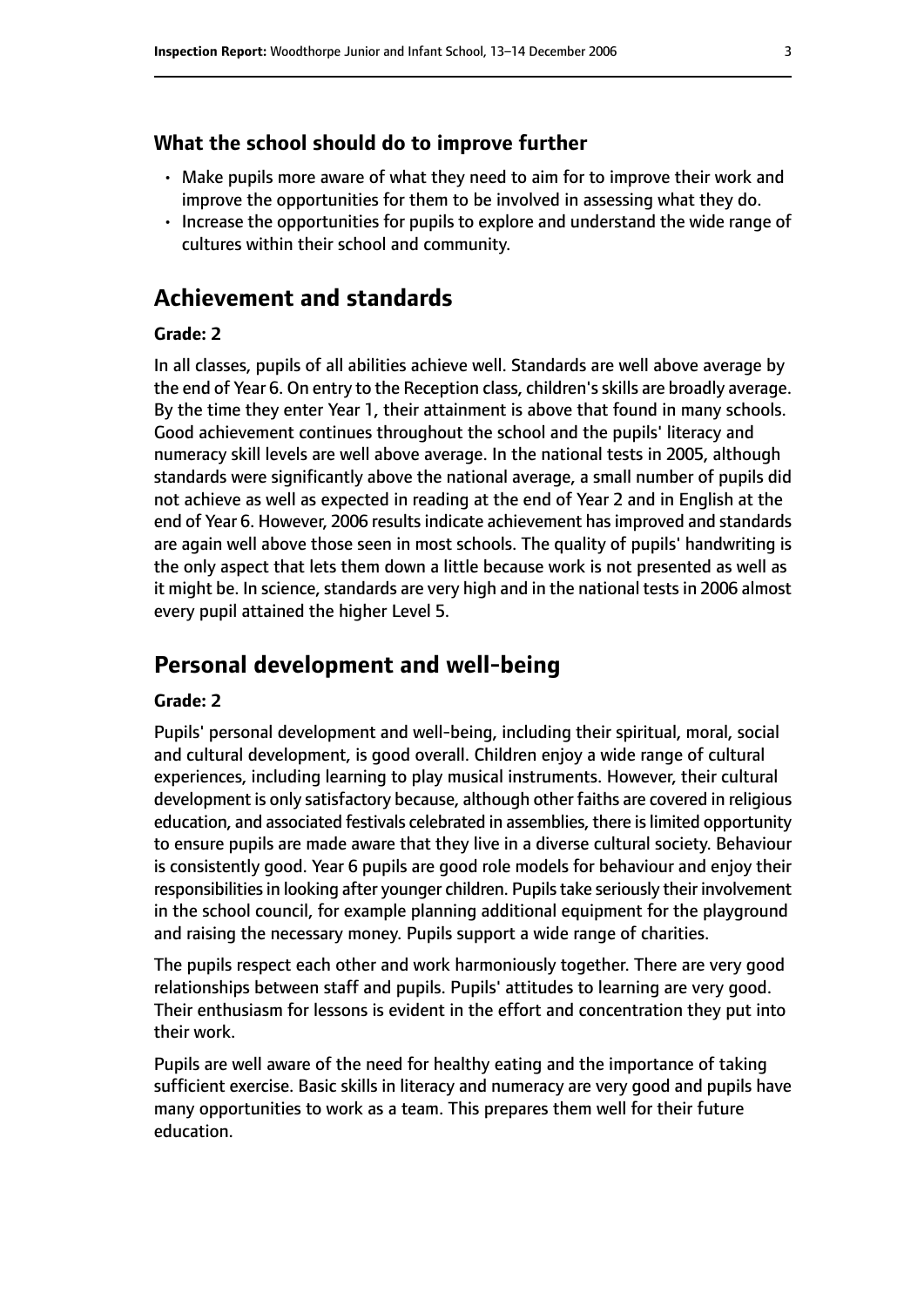# **Quality of provision**

#### **Teaching and learning**

#### **Grade: 2**

Teaching is consistently good throughout the school. Teachers use a very good range of strategies, such as interactive whiteboards, to capture the pupils' attention. As a result, pupils thoroughly enjoy learning, are very well motivated and make good progress in all aspects of their learning. The small number of pupils with learning difficulties and those learning English as an additional language make good progress because they are given effective support. Pupils' enthusiasm for learning begins in the Reception class. Here the staff plan a good balance of activities that pupils choose for themselves as well as teacher directed activities, and this develops children's confidence well. Throughout the school, teachers have very high expectations of behaviour and of what pupils are capable of achieving. Pupils rise to the challenge and try even harder. Pupils are encouraged to discuss work with partners, enabling them to improve their understanding. However, teachers do not involve the pupils sufficiently in assessing their own work or that of their peers. Teachers mark pupils' work regularly and systematically but there is a lack of consistency in identifying how the pupils might improve their work.

#### **Curriculum and other activities**

#### **Grade: 2**

Children in the Reception class are provided with a wide range of interesting activities in all areas of learning. Good use is being made of a very attractively designed secure outdoor area as an extension of the classroom. Pupils in Years 1 to 6 are provided with a rich, varied curriculum. Whilst prominence is given to teaching the basic skills of literacy and numeracy, a good emphasis on subjects such as art and music expands pupils' experiences well. Literacy and numeracy skills are used well to promote learning in other subjects but the use of information and communication technology (ICT) for the same purpose is not quite so well developed. There is good provision for pupils' personal, social and health education, which is having a positive impact on pupils' personal development and well-being. The curriculum is very well enriched through a variety of visits and visitors. One notable opportunity is for pupils in Year 3 to learn a brass instrument and to become band members. A good variety of extra-curricular activities are enthusiastically attended by pupils. These include a good number of sports and music clubs. There are good links with local theatre groups and primary and secondary schools, all of which enhance learning opportunities for pupils.

#### **Care, guidance and support**

#### **Grade: 2**

The school provides good care, guidance and support. Pastoral care is very good and the 'family' atmosphere is one of the reasons for the school's popularity amongst parents. Staff know the pupils well and are committed to their well-being, providing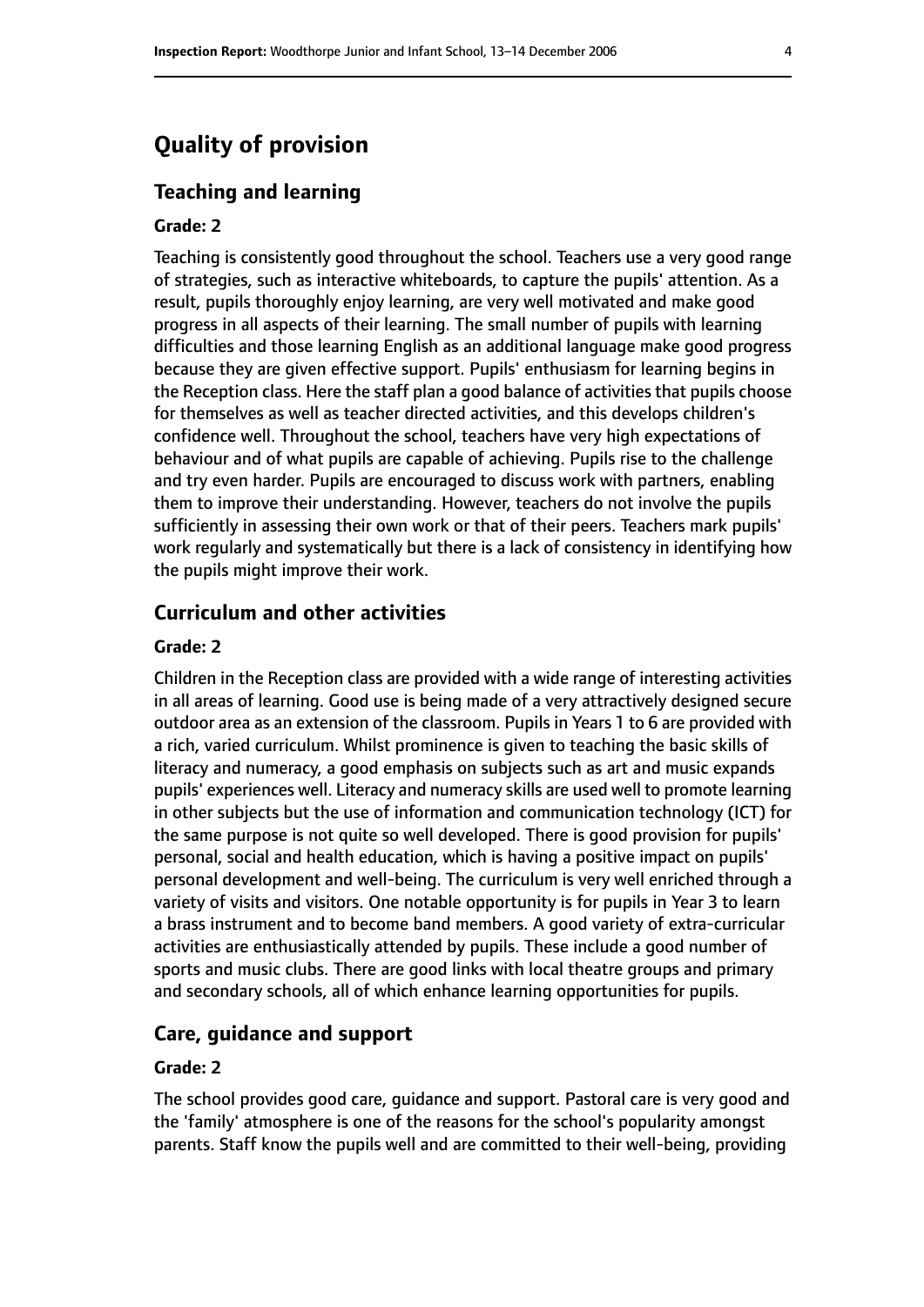a secure, attractive and welcoming environment where the pupils feel safe, and confident that they can approach an adult if they have a problem. Child protection procedures and risk assessments are rigorous.

Good support is provided by teachers and teaching assistants for pupils with learning difficulties and those for whom English is an additional language, ensuring they make the progress of which they are capable. Effective assessment systems are in place to help teachers plan their work. However, target setting has only recently been introduced in English and although the pupils have targets, they are not always clear about what they mean. Targets have yet to be introduced in other subjects. The marking system is very complex and does not always give constructive comments on how pupils might reach the targets they have been set in English.

# **Leadership and management**

#### **Grade: 2**

The school is led and managed well. The school's self-evaluation of what it does well and what could be improved is accurate. However, in striving for greater improvement, it judges itself too severely. The school has well established procedures that are being improved upon. For example, the tracking procedures that were in place identified how well pupils were doing but have been improved to enable the staff to react more quickly to any underachievement. New strategies are readily embraced, for example a different approach to teaching letter sounds is already having an impact on pupils' early reading skills. Subject coordinators lead their subjects well and issues identified in the previous report have been addressed successfully. However, the management structure of the school limits opportunities for senior staff to monitor the quality of teaching and learning on a systematic and rigorous basis. It is rightly looking at how this might be developed. The views of parents and pupils are ascertained through questionnaires and taken into account when planning future priorities. Through good governance and financial management, resources are used to best effect and ensure the school provides good value for money.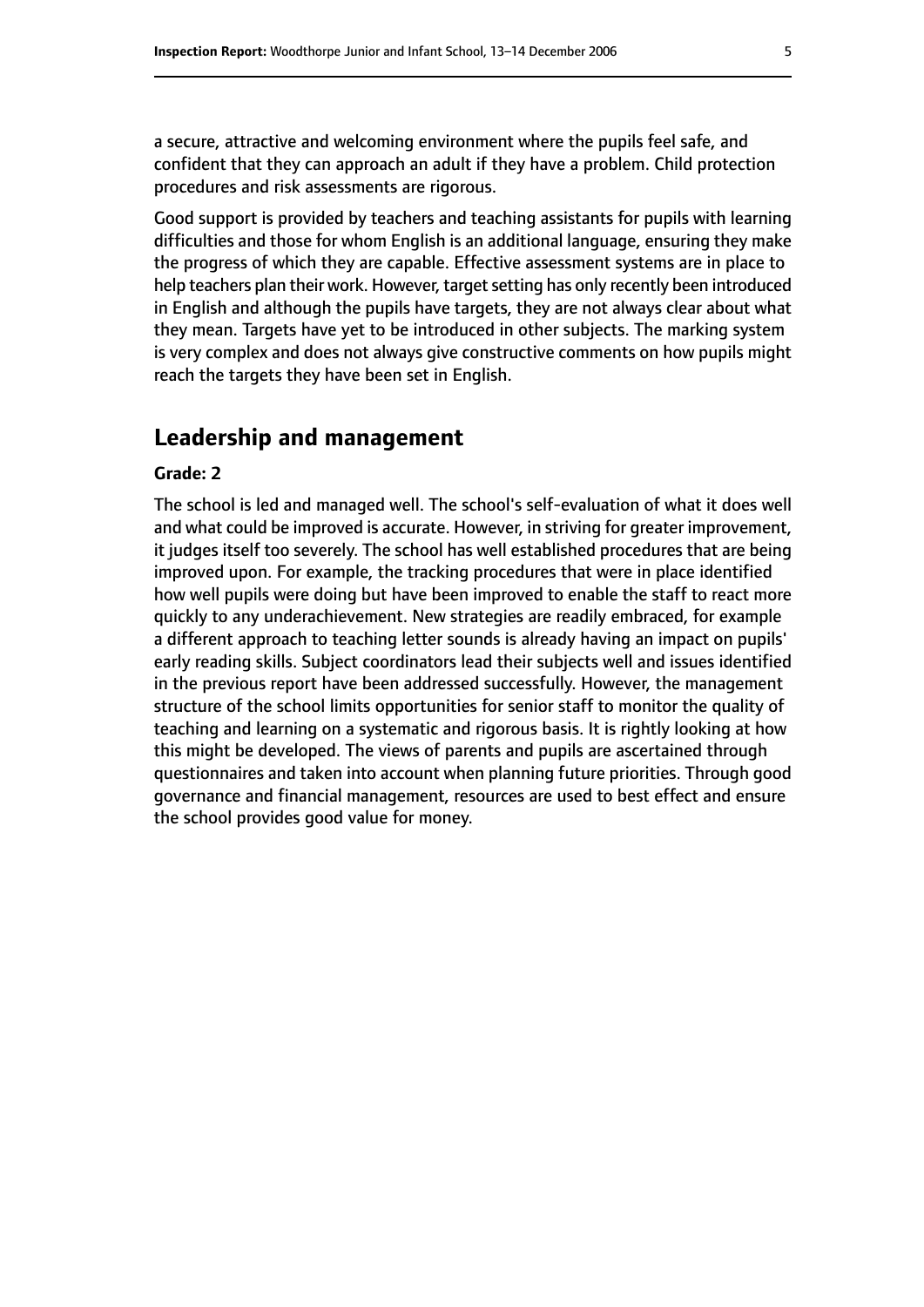**Any complaints about the inspection or the report should be made following the procedures set out inthe guidance 'Complaints about school inspection', whichis available from Ofsted's website: www.ofsted.gov.uk.**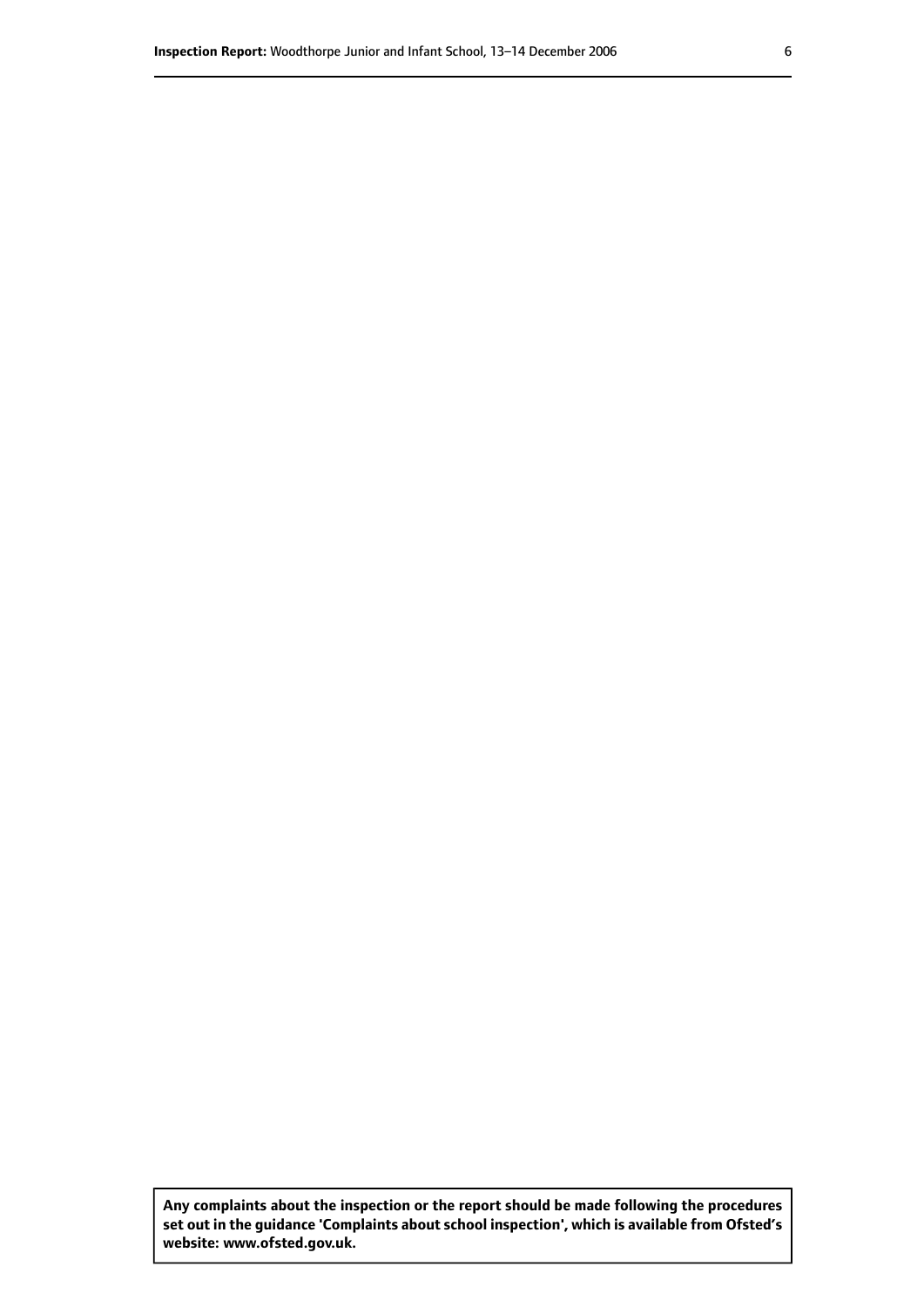# **Inspection judgements**

| Key to judgements: grade 1 is outstanding, grade 2 good, grade 3 satisfactory, and grade 4 | <b>School</b>  |
|--------------------------------------------------------------------------------------------|----------------|
| inadeauate                                                                                 | <b>Overall</b> |

# **Overall effectiveness**

| How effective, efficient and inclusive is the provision of education, integrated<br>care and any extended services in meeting the needs of learners? |     |
|------------------------------------------------------------------------------------------------------------------------------------------------------|-----|
| How well does the school work in partnership with others to promote learners'<br>well-being?                                                         |     |
| The quality and standards in the Foundation Stage                                                                                                    |     |
| The effectiveness of the school's self-evaluation                                                                                                    |     |
| The capacity to make any necessary improvements                                                                                                      |     |
| Effective steps have been taken to promote improvement since the last<br>inspection                                                                  | Yes |

## **Achievement and standards**

| How well do learners achieve?                                                                               |  |
|-------------------------------------------------------------------------------------------------------------|--|
| The standards <sup>1</sup> reached by learners                                                              |  |
| How well learners make progress, taking account of any significant variations between<br>groups of learners |  |
| How well learners with learning difficulties and disabilities make progress                                 |  |

## **Personal development and well-being**

| How good is the overall personal development and well-being of the<br>learners?                                  |  |
|------------------------------------------------------------------------------------------------------------------|--|
| The extent of learners' spiritual, moral, social and cultural development                                        |  |
| The behaviour of learners                                                                                        |  |
| The attendance of learners                                                                                       |  |
| How well learners enjoy their education                                                                          |  |
| The extent to which learners adopt safe practices                                                                |  |
| The extent to which learners adopt healthy lifestyles                                                            |  |
| The extent to which learners make a positive contribution to the community                                       |  |
| How well learners develop workplace and other skills that will contribute to<br>their future economic well-being |  |

# **The quality of provision**

| How effective are teaching and learning in meeting the full range of the<br>  learners' needs?                      |  |
|---------------------------------------------------------------------------------------------------------------------|--|
| $\mid$ How well do the curriculum and other activities meet the range of needs<br>$\mid$ and interests of learners? |  |
| How well are learners cared for, guided and supported?                                                              |  |

 $^1$  Grade 1 - Exceptionally and consistently high; Grade 2 - Generally above average with none significantly below average; Grade 3 - Broadly average to below average; Grade 4 - Exceptionally low.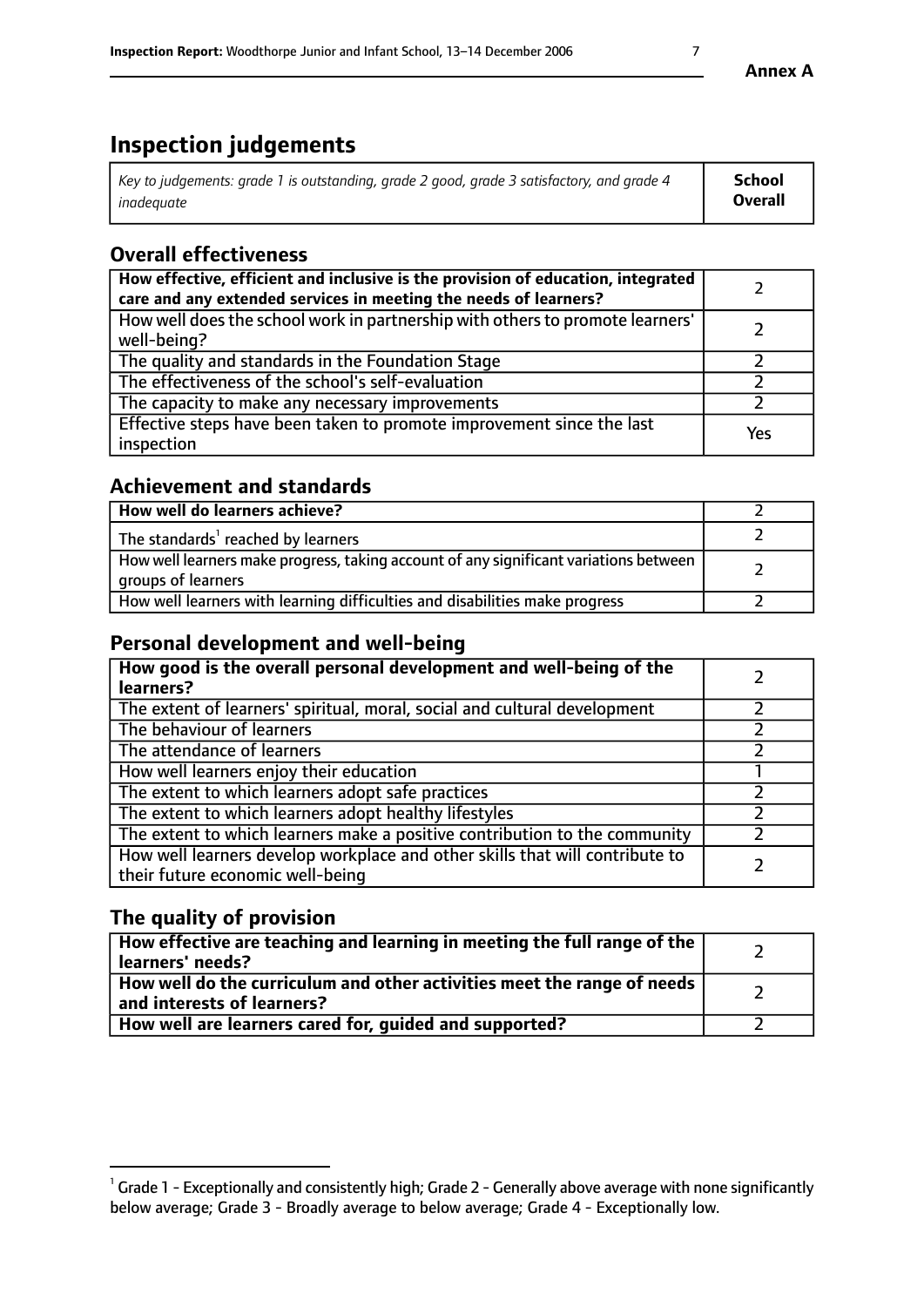# **Leadership and management**

| How effective are leadership and management in raising achievement<br>and supporting all learners?                                              |               |
|-------------------------------------------------------------------------------------------------------------------------------------------------|---------------|
| How effectively leaders and managers at all levels set clear direction leading<br>to improvement and promote high quality of care and education |               |
| How effectively performance is monitored, evaluated and improved to meet<br>challenging targets                                                 |               |
| How well equality of opportunity is promoted and discrimination tackled so<br>that all learners achieve as well as they can                     |               |
| How effectively and efficiently resources, including staff, are deployed to<br>achieve value for money                                          | $\mathcal{P}$ |
| The extent to which governors and other supervisory boards discharge their<br>responsibilities                                                  |               |
| Do procedures for safeguarding learners meet current government<br>requirements?                                                                | Yes           |
| Does this school require special measures?                                                                                                      | <b>No</b>     |
| Does this school require a notice to improve?                                                                                                   | <b>No</b>     |